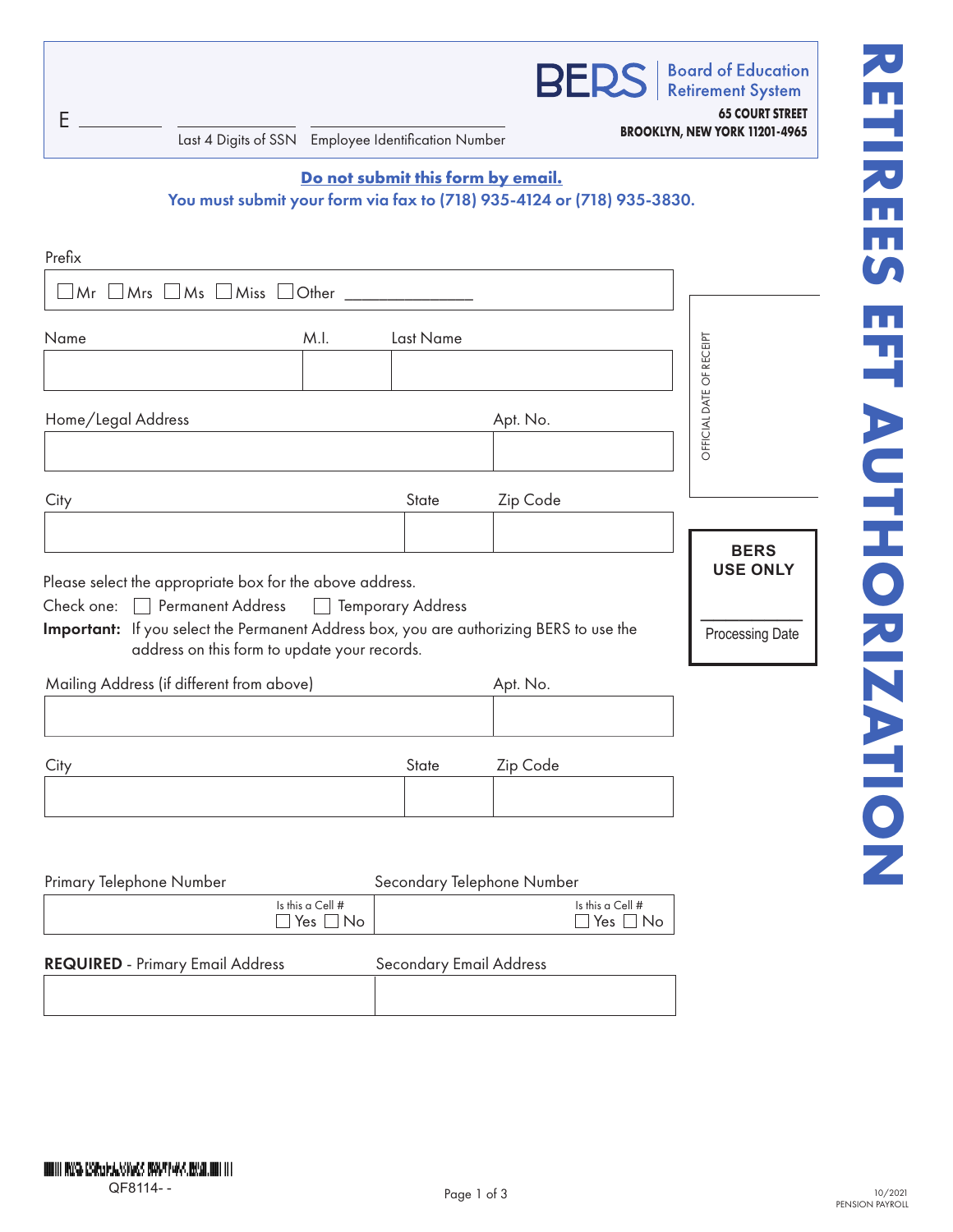E

**BROOKLYN, NEW YORK 11201-4965** Last 4 Digits of SSN Employee Identification Number

## ACKNOWLEDGEMENT

**65 COURT STREET**

**Board of Education Retirement System** 

I hereby authorize the Office of the Comptroller of the City of New York, on behalf of the Board of Education Retirement System of the City of New York (BERS), to send my monthly pension and/or Tax Deferred Annuity benefits via Electronic Fund Transfer (EFT) to the bank (designated on page 3) for deposit in my account. I understand that EFT may be made to my accounts whether individual or joint.

If, through an error, an overpayment is credited to my account, I hereby authorize the bank to adjust my account by a deduction equal to the amount of the overpayment and if, in that event, the balance of my bank account is insufficient, I, my joint account holder, my heirs and my estate hereby assume full responsibility upon demand to reimburse BERS to the extent of such overpayment.

This authorization will remain in full force and effect until I have canceled it in writing.

I understand that I must give the Office of the Comptroller and BERS a reasonable period of time to act on this authorization or its cancellation.

*\*The bank you name must be a member of the Automated Clearinghouse (ask your bank manager about this).*

## DO NOT SIGN OR DATE UNLESS IN FRONT OF A NOTARY

| Signature                                                               |                                                                  |                                      |  |  |  |
|-------------------------------------------------------------------------|------------------------------------------------------------------|--------------------------------------|--|--|--|
|                                                                         |                                                                  |                                      |  |  |  |
|                                                                         |                                                                  |                                      |  |  |  |
|                                                                         |                                                                  | Affix official seal in the box below |  |  |  |
|                                                                         | On this _______ day of __________________ in the year 20 _______ |                                      |  |  |  |
| personally appeared before me the said ________________________         |                                                                  |                                      |  |  |  |
| to me known to be the individual described in and who execute the       |                                                                  |                                      |  |  |  |
| foregoing document, and he (she) duly acknowledged to me that he        |                                                                  |                                      |  |  |  |
| (she) executed the same, and the statements contained therein are true. |                                                                  |                                      |  |  |  |
|                                                                         | Signature of Notary Public or Commissioner of Deeds              |                                      |  |  |  |